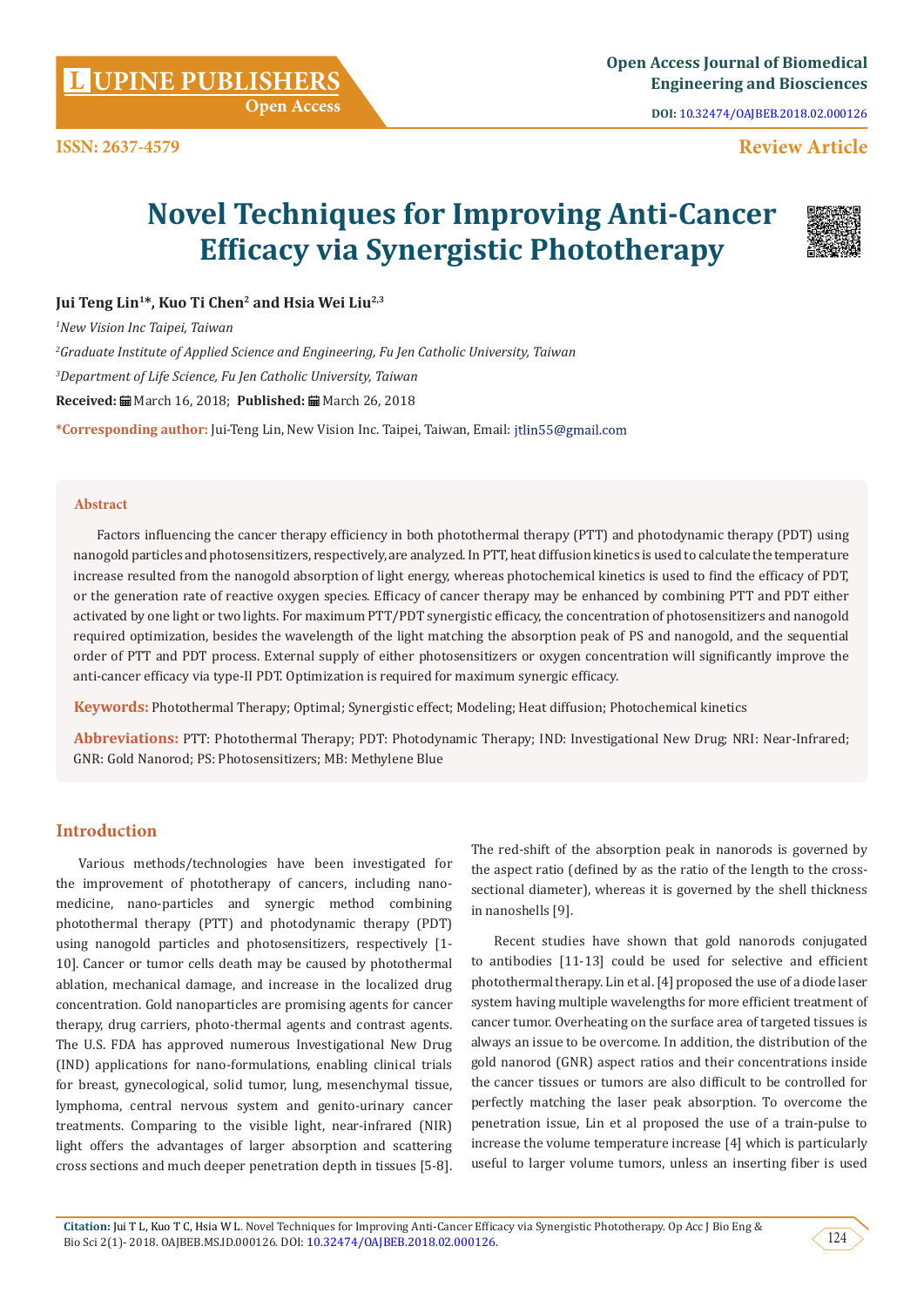to deliver the laser energy. New synergistic treatment modalities combining PDT with PTT could overcome current limitations of PDT, thus achieving enhanced anticancer efficacy. To promote the tumor accumulation of photosensitizers (PS) and to generate heat for synergistic PDT/PTT [10], surface conjugation of PS on nanoparticles has been proposed, which however, has limitations including relatively low loading capacity and the possible leakage of PSs coupled on nanoparticle surfaces during their circulation in biological systems.

In this study, we will review the factors influencing the cancer therapy efficiency in both PTT and PDT using nanogold particles and photosensitizers, respectively. In PTT, heat diffusion kinetics is used to calculate the temperature increase resulted from the nanogold absorption of light energy, whereas photochemical kinetics is used to find the efficacy of PDT, or the generation rate of reactive oxygen species. Besides a review, the measured data of synergistic PDT/PTT [10] will be discussed. We will also present new optimal parameters for maximum PDT efficacy.

# **Methods and Discussions**

## **The Modeling System**



As shown in Figure 1, the tumor cells killing efficiency may be enhanced by combining PTT and PDT using two light sources (either lasers or LED sources), in which the treated tumor tissue is injected by both nanogold solution and photosensitizers [2]. Depending on the types of photosensitizers and the shapes of the nanogold, the light wavelengths matching the absorption may vary from UV, visible to near IR (NIR). For examples, nanosphere absorbs visible light (at 480-680 nm), nanotubes (700-900 nm), nanorod (700-2500 nm), and nanoshell (480-810 nm) [1]. As shown in Figure 1, the combined PTT and PTT processes using various lights having wavelength from UV to IR with associate nanogold shapes and photosensitizer. Photosensitizer riboflavin (B2), 5-ALA, methylene blue (MB) and indocyanine green absorb, respectively, light at wavelength of (365, 430nm), (530-670nm), (780-850nm), as shown by Figure 2 [1,10]. Therefore, a combined dual-function

of PTT/PDT can be performed by: (i) an NIR light at NIR absorbed by gold nanorod and indocyanine green; or a visible light absorbed by gold nanosphere and 5-ALA; (b) two different lights having wavelength at NIR (for PTT) and UV to visible light (for PDT). For the case of one light for both PTT and PDT the simultaneously interacting with the nanogold and the photosensitizer is much more complex that that of the case of two different lights which can be treated independently. We will start with the simpler case, where PTT and PDT will be modelled by the heat diffusion equation and the kinetic equation, respectively, as follows.



 $F=2.8$  (W/cm<sup>2</sup>) with A=3.0 (solid curves) and 1.0 cm<sup>-1</sup> (dash curve) [4].

## **The Temperature Increase in PTT**

The temperature profile of the laser irradiated GNR solutions may be solved numerically by a heat diffusion equation given by [4]

$$
\frac{\partial^2 T}{\partial z^2} - \frac{1}{K} \frac{\partial T}{\partial t} = -G(z)
$$
\n
$$
G(z) = (\frac{AI}{K})e^{-BZ}
$$
\n(1.a)

where z is the laser propagation direction along the depth of the GNRs solution, k and K are, respectively, the thermal conductivity and diffusivity of the solution, I is the laser intensity (or power density), B is the extinction coefficient, which can be expressed by  $B = [A(A+2s)]^{1/2}$ , where A and s are the absorption and scattering coefficient. In this study we will assume that the scattering is much smaller than the absorption, and B=A. We note that A is proportional to the product of the extinction coefficient and concentration of the GNRs.

## **Optimal conditions in PTT**

The light source terms  $G(z)$  have an optimal value. By taking  $dG/dA$   $(A = A^*)=0$  , one obtains the maximal  $G^* = I/(zK)$  under the optimal condition  $A^* = 1/z$ . The maximal  $G^*$  is resulted from the competing function of A and  $exp(-Bz)$ . The optimal  $A^*$  also indicates that there is an optimal GNR concentration, C\*, since A is proportional to C. Lin et al proposed a novel pulsed-train method (PTM) to overcome the surface overheating issue (in conventional CW mode) and improve the volume temperature increase which is required for large volume tumors [4]. In our laboratory test, we

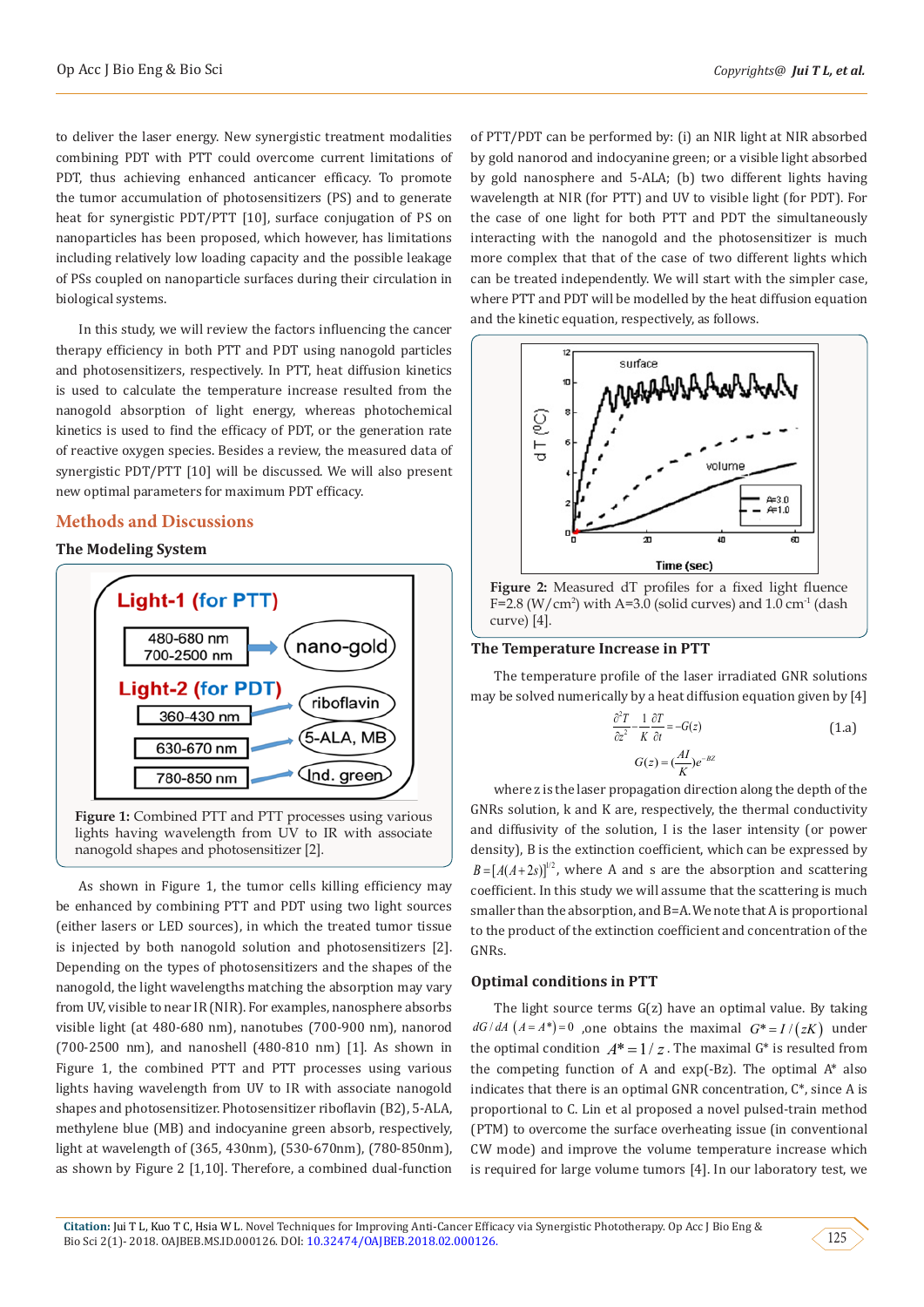demonstrated that the temperature increase profiles (dT). SurfacedT about 100C by the pulsed train on-off technique such that the volume-dT (at z=5.0 mm) reaches about 80C, which cannot be achieved in CW mode operation without overheating the solution surface. In addition, higher laser intensity shows faster surface-dT rising profile and higher volume-dT inside the solution (Figure 2).

We note that the PTM along cannot increase the volume-dT to the desired value. One shall also require an optimal A value (say about 1.0cm-1 to 1.5cm-1) which may be controlled either by the GNRs concentration or by using specific off-resonance laser wavelengths. Moreover, the A-value cannot be too small (say <0.5 cm<sup>-1</sup>) which will require a longer time needed for a surface-dT reaching 10 0C. The novel features demonstrated in the above described also imply that cancer tumor having a dimension of 10x10mm can be treated using the PTM, but not by the conventional single pulse method Figure 2. Shows the measured surface and volume dT profiles for a fixed light fluence F=2.8 (W/cm<sup>2</sup>) with A=3.0 (solid curves) and  $1.0 \text{cm}^{-1}$  (dash curve), where the smaller A has higher volume temperature [4].

The in vivo situation in animal and/or human cancer therapy will be much more complex than the in vitro, simplified conditions described in above cancer cell model. These complexities shall include the non-uniform GNRs concentration in the tumor, the multi-layer normal-cancer tissue medium with multiple thermal parameters, and the blood flowing of the laser-targeted areas. In addition, the design of multiple-wavelengths laser system shall partially overcome the issues of GNRs non-uniform and multiple thermal medium for a 3-dimensional-therapy, in which various absorption penetration depths are available via the fiber-coupled multiple-wavelength laser simultaneously targeting the cancer tumors, The novel PTM and the laser system with auto-temperature control may provide useful tool for animal studies, where a fast temperature response time given by an IR camera may be integrated for real-time surface temperature monitoring.

#### **The combined PTT/PDT efficacy**

PDT process utilizes reactive oxygen species (ROS) generated through the reaction between photosensitizer (PS) and oxygen presented in tissues upon the irradiation of light to achieve effective treatment. The ROS is generated under a so-called type-II photochemical reaction which requires oxygen. In comparison, type-I process does not need oxygen and the triplet PS state can interact directly with the target for anti-cancer.

Using the same light for both the PS and nanogold interaction is much more complex than when two light with different wavelengths are absorbed respectively by the PS and nanogold, in which the PTT and PDT can be treated independently. Combining PTT and PDT using a single light, the kinetic equations of the light intensity  $I(z,t)$ , the PS concentration C(z,t) and oxygen concentration,  $[{}^3O_2]$  =Y, are given by [3]

$$
\frac{\partial c(z,t)}{\partial t} = -b[g = sKG]C \tag{2.a}
$$

$$
\frac{\partial Y}{\partial t} = -bsG + P \tag{2.b}
$$

$$
\frac{\partial I(z,t)}{\partial z} = -A'(z,t)I(z,t)
$$
 (2.c)

Where b=aqI (z, t), UV intensity I (z, t) in  $\text{mW/cm}^2$ ; q is the PS triplet state [T] quantum yield;  $g = (k_8 / k_3) [A] G_0$ ;  $K = 1/(1 + C + 0.65[A])$ ,  $G = CYG_{\circ}$ , with  $G_{\circ} = 1/(Y+k)$   $k = k/k + (k/k)$ , [A]. The oxygen supply term is given by  $P = P_0(1 - Y / [O_0])$ ,  $[O_0]$  being the initial oxygen concentration. Parameter (N=10) is added to fit the measured data of oxygen timeprofiles3. s=s1+s2 with s1 and s2 are the fraction of  $[^{3}O_{2}]$  interacting with [T] to produce singlet oxygen (in type-II) and other ROS (in type-I), respectively. In Eq. (2.c), we have defined a new effective  $coefficientA'(z,t)=2.3[(a-b)C(z,t)+bC_0+A+Q]$ , a'=ap with p being the quantum yield for triplet PS state; Q is the tissue absorption coefficient without nanogold or PS; A is the absorption constant of the nanogold; a and b are the extinction coefficient of the PS and the photolysis product having an concentration  $C(z,t)$  with initial value  $\mathsf{C}_0$ . Eq. (2.b) also includes the light intensity reduction due to the absorption by nanogold via the exp(-Az) term of Eq. (1.b) when the same light is used for both PTT and PDT. We note that stronger PTT (or larger Az) produces higher temperature, which however, also reduces the available light intensity for PDT. Therefore, there is an optimal condition depending upon either PTT or PDT will be the dominated process for optimal clinical outcomes.

#### **Optimal efficacy in PDT**

For the PDT dominant case, both type-I and type-II reactions occur in the photochemical reaction. The kinetic equation of the the photoinitiation rate for type-I  $(R_1)$  process and type-II  $(R_2)$ generation of the reactive oxygen species (ROS) is given by The anti-cancer efficacy is related to the S-function by Ceff=1-exp(-S), where S1 (for type-I) and S2 (for type-II) are given by [3]

$$
S1 = E' \sqrt{4K' C_0 F(z) \exp(A'z) / (aqI_0)}
$$
 (3.a)

$$
S2 = b \int_0^t G(z, t) / [A] dt
$$
 (3.b)

with  $E'(z, t) = [1-exp(-0.5bt)]$ . K' is an effective rate constant.

Eq. (2) and (3) can be solved only numerically. For the case for PDT only, or when PTT is neglected, the Az term in A' of Eq. (2.c) can be neglected. We have numerically showed that S1 has an optimal z\*, whereas S2 is a decreasing function of z, and achieves a steady state in time. It was reported that type-II, or S2, is the predominant process for anti-cancer, which is governed by the oxygen concentration. S2 reaches a steady state in time when oxygen is completely depleted.

### **Optimal synergic effects**

As shown by Eq. (3), the S formulas show that  $S1 \sim [C_0 / I_0]^{0.5}$ , with no contribution from oxygen  $[0_2]$ ; whereas  $S2 \sim [O_2]C$  requires both C and  $[0<sub>2</sub>]$ . Therefore, resupply of PS or oxygen would improve the generation of ROS, and improve the anti-cancer efficacy via type-II PDT. Figure 3 shows profiles of oxygen and PS concentration,  $[0<sub>2</sub>]$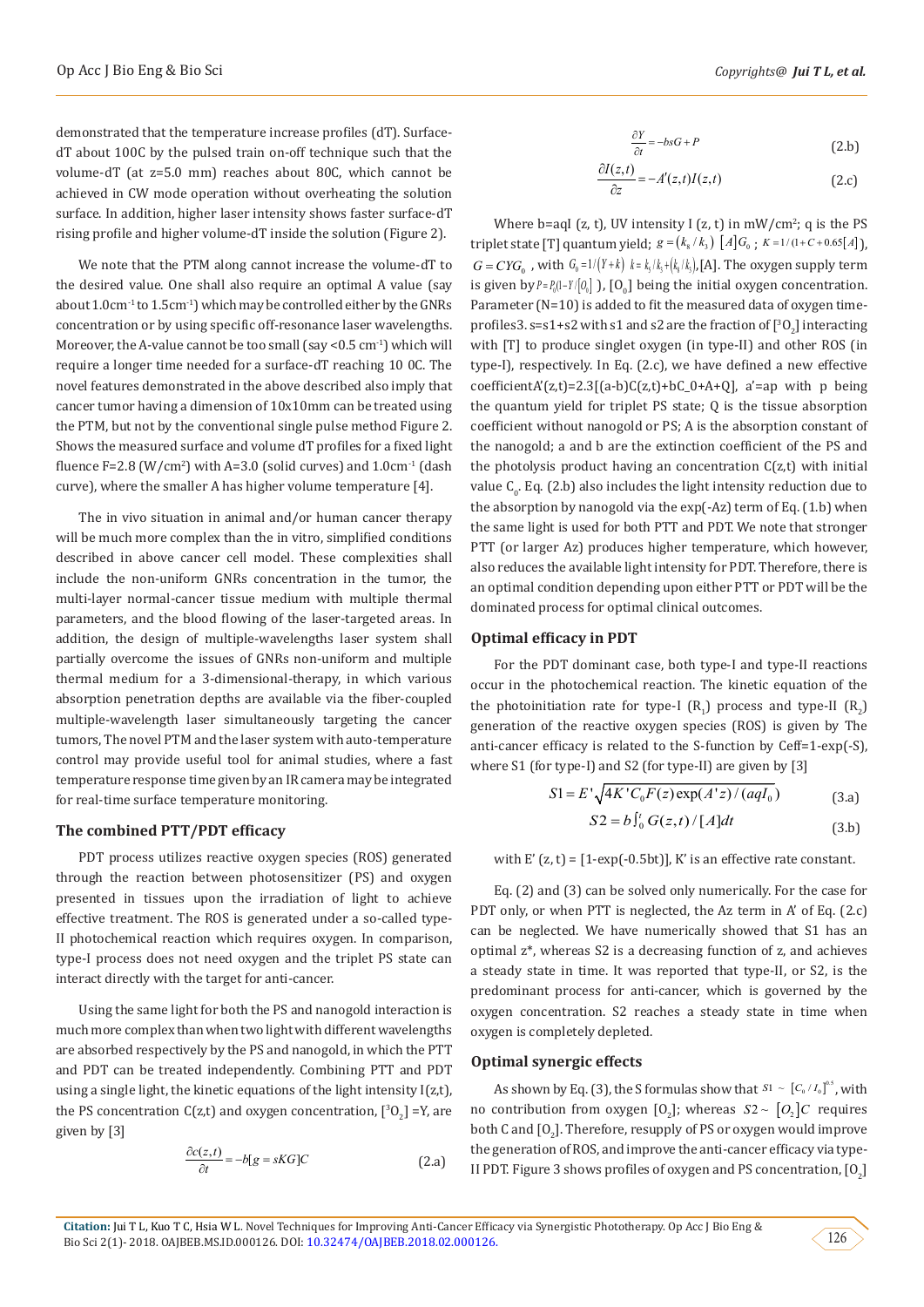(red curves) and C (blue curves), for various light intensity of 50, 100, 200 mW/cm<sup>2</sup> , with external oxygen source P>0, which would improve the type-II efficacy (or S2 function) (Figure 3).



curves) and C (blue curves), for various light intensity of 50, 100, 200 mW/cm<sup>2</sup> (for curves in dot, solid and dash).

Eq. (2) and (3) show the following important features for the PDT efficacy defined by the amount of ROS generation. S2 is an increasing function of the light energy (or intensity x time) and its quantum yield (q).

However, it is reduced by the PS concentration depletion (with a quantum yield p). For maximum type-II PDT efficacy one requires the following conditions: large q (or high quantum yield), sufficient oxygen supply during the reaction, with P>0), small A (or small absorption by the nanogold). On the other hand, for high PTT efficacy one requires large temperature increase (dT) which is proportional to the light absorption in the nanogold, or  $\mathrm{Al}_0$ . Therefore, in case-1 using one light to perform both PTT and PDT would require higher light energy (or intensity) comparing to case-2, using two different lights for PTT and PDT, independently without co-absorption, and therefore PTT and PDT can be treated separately. In case-1, the system design is simpler and cost effective. However, the collective effects between PTT and PDT require complex optimization of the concentration of PS and nanogold, besides that the wavelength of the light must match both the absorption peak of PS and nanogold. Greater details requiring numerical solutions of Eq. (3) and (5) will be presented elsewhere.

The synergic effects of PTT and PDT, using two lasers at 808 nm and 660 nm, respectively, and nanogold in C6 gel, was reported by Kim et al. [10]. They reported higher efficacy when conduct PDT prior to PTT than [PTT+PDT]. This sequential-dependent process may be realized by that PTT may cause reduction of the kinetic constant and quantum yield due to increased temperature due to PTT, besides the potential reduction of oxygen supply which is critical in type-II PDT. In addition to the methods presented in this paper, the efficacy of PDT may be further improved significantly via conjugated nanogolds. For example, it was reported by the conjugated spherical nanogold as the delivery agent for 5-ALA resulted in a two times higher cell death rate compared to free 5-ALA [11]. Another example is that the DNA damage caused by PDT as demonstrated by alkaline gel electrophoresis was greater in the methylene blue (MB) plus chitosan-treated group than in control and MB-treated groups [12-13].

## **Conclusion**

Efficacy of cancer therapy may be enhanced by combining PTT and PDT either activated by one light or two lights. For maximum PTT/PDT synergistic efficacy, the concentration of PS and nanogold required optimization, besides the wavelength of the light matching the absorption peak of PS and nanogold, and the order of PTT and PDT process. External supply of either PS or oxygen concentration will significantly improve the anti-cancer efficacy via type-II PDT, which is limited by the generation of ROS, or the depletion of oxygen and/or PS concentration.

## **Acknowledgment**

This work was supported by the internal grant of New Vision Inc. KT Chen is partially supported by the Ph.D program of Graduate Institute of Applied Science and Engineering, Fu Jen Catholic University, Taiwan.

## **References**

- 1. [Lin JT, Chen KT, Liu HW \(2017\) Progress of nanotechnology for](http://www.oatext.com/progress-of-nanotechnology-for-phototherapy-fundamentals-and-applications.php) [phototherapy: Fundamentals and Applications. Med Devices Diagn Eng.](http://www.oatext.com/progress-of-nanotechnology-for-phototherapy-fundamentals-and-applications.php)
- 2. [Lin JT \(2017\) Analysis of the efficiency of photothermal and](http://www.lifescienceglobal.com/pms/index.php/jcru/article/view/4392) [photodynamic cancer therapy via nanogolds and photosensitizers. J](http://www.lifescienceglobal.com/pms/index.php/jcru/article/view/4392) [Cancer Research update 6\(1\): 12-18.](http://www.lifescienceglobal.com/pms/index.php/jcru/article/view/4392)
- 3. [Lin JT, Chen KT, Liu HW \(2018\) Analysis of kinetics and efficacy of anti](http://www.lifescienceglobal.com/pms/index.php/jcru/article/view/5266)[cancer via oxygen-enhanced photodynamic therapy. J Cancer Research](http://www.lifescienceglobal.com/pms/index.php/jcru/article/view/5266) [update 7\(1\): 21-26.](http://www.lifescienceglobal.com/pms/index.php/jcru/article/view/5266)
- 4. [Jui-Teng Lin, Yueh-Sheng Chiang, Guang-Hong Lin, Hsinyu Lee, Hsia-Wei](https://www.hindawi.com/journals/jnm/2012/861385/) Liu (2012) *In vitro* [photothermal destruction of cancer cells using gold](https://www.hindawi.com/journals/jnm/2012/861385/) [nanorods and pulsed-train near-infrared lase. J Nanomaterials.](https://www.hindawi.com/journals/jnm/2012/861385/)
- 5. [Huang X, El Sayed MA \(2010\) Gold nanoparticles: Optical properties](https://www.sciencedirect.com/science/article/pii/S2090123210000056) [and implementations in cancer diagnosis and photothermal therapy. J](https://www.sciencedirect.com/science/article/pii/S2090123210000056) [Advanced Research 1\(1\): 13-28.](https://www.sciencedirect.com/science/article/pii/S2090123210000056)
- 6. [Popp MK, Imane Oubou, Colin Shepherd, Zachary Nager, Courtney](https://www.hindawi.com/journals/jnm/2014/450670/) [Anderson, et al. \(2014\) Photothermal therapy using gold nanorods and](https://www.hindawi.com/journals/jnm/2014/450670/) [near-infrared light in a murine melanoma model increases survival and](https://www.hindawi.com/journals/jnm/2014/450670/) [decreases tumor. J nanomaterials.](https://www.hindawi.com/journals/jnm/2014/450670/)
- 7. [Lin JT \(2011\) Nonlinear optical theory and figure of merit of surface](https://www.spiedigitallibrary.org/journals/Journal-of-Nanophotonics/volume-5/issue-1/051506/Nonlinear-optical-theory-and-figure-of-merit-of-surface-plasmon/10.1117/1.3543815.short?SSO=1) [plasmon resonance of gold nanorods. J Nanophotonics 5\(1\): 051506.](https://www.spiedigitallibrary.org/journals/Journal-of-Nanophotonics/volume-5/issue-1/051506/Nonlinear-optical-theory-and-figure-of-merit-of-surface-plasmon/10.1117/1.3543815.short?SSO=1)
- 8. Lin JT (2010) Scaling law and figure of merit of biosensor using gold nanoshells. J Nanophotonics 4: 049507.
- 9. [Lin JT \(2013\) A generalized geometric factor for unified scaling law for](http://www.mnkjournals.com/ijlrst_files/Download/vol%202%20Issue%206/5-20-30112013%20Jui-Teng%20Lin.pdf) [bio-sensor based on nanostructures of gold. Inter J Latest Res Science](http://www.mnkjournals.com/ijlrst_files/Download/vol%202%20Issue%206/5-20-30112013%20Jui-Teng%20Lin.pdf) [and Tech 2\(6\): 23-25.](http://www.mnkjournals.com/ijlrst_files/Download/vol%202%20Issue%206/5-20-30112013%20Jui-Teng%20Lin.pdf)
- 10. [Kim JY, Choi W, Kim M, Tae G \(2013\) Tumor-targeting nanogel that](https://www.ncbi.nlm.nih.gov/pubmed/23860187) [can function independently for both photodynamic and photothermal](https://www.ncbi.nlm.nih.gov/pubmed/23860187) [therapy and its synergy from the procedure of PDT followed by PTT.](https://www.ncbi.nlm.nih.gov/pubmed/23860187) [Journal of Controlled Release 171\(2\): 113-121.](https://www.ncbi.nlm.nih.gov/pubmed/23860187)
- 11. [Shemesh CS, Hardy CW, Yu DS, Fernandez B, Zhang H \(2014\) Indocyanine](https://www.ncbi.nlm.nih.gov/pubmed/24657627) [green loaded liposome nanocarriers for photodynamic therapy using](https://www.ncbi.nlm.nih.gov/pubmed/24657627) [human triple negative breast cancer cells. Photodiag Photodany Therapy](https://www.ncbi.nlm.nih.gov/pubmed/24657627)

127